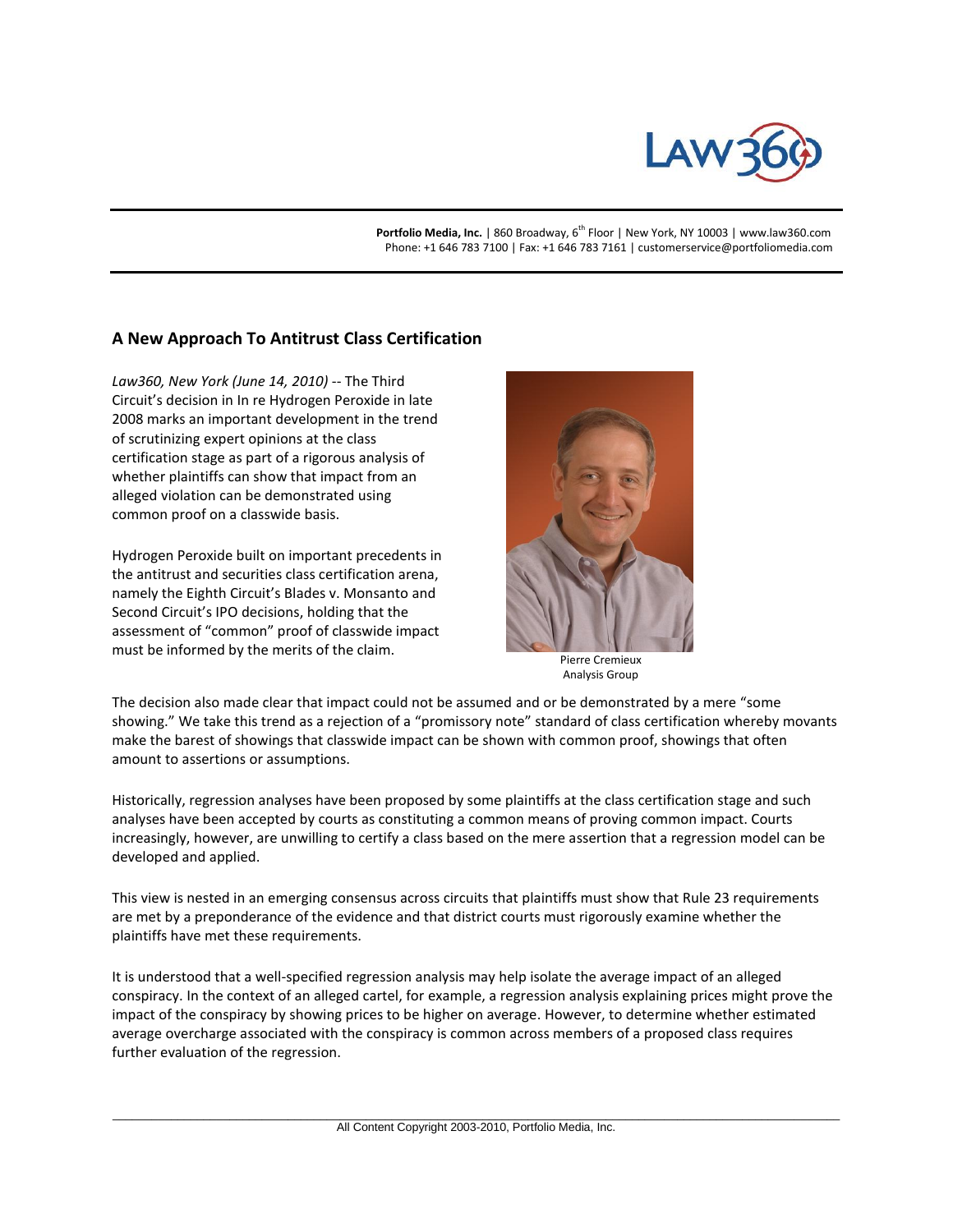A finding of average impact, even one from a well-specified regression, could combine cases of injury and noninjury to individual proposed class members. For example, in an alleged multi-product conspiracy or monopolization case, the estimated effects of the conspiracy averaged across all products may be positive and statistically significant even if prices of some products were not affected. In an alleged single-product conspiracy or monopolization case, the estimated effect averaged across all proposed class members may be positive and statistically significant even if some individual potential class members were not affected.

To our knowledge, economists have yet to provide a systematic framework to help determine whether a regression analysis (a) constitutes proof of common impact, or (b) hides important cross-group or individual differences. Our forthcoming article in George Mason Law Review provides such a framework based on two related tests: (1) macro-commonality and (2) micro-commonality.[1]

The macro-commonality test asks whether estimates of impact are consistent in sign and magnitude across broad subgroups within the proposed class. If a statistically significant result for the proposed class as a whole does not hold up across subgroups, then the regression alone cannot demonstrate common impact across these subgroups.

In an alleged price-fixing conspiracy or monopolization case involving multiple products sold by different defendants over time, the macro-commonality test might compare, for example, product-specific, defendantspecific (conspiracy only) and time-specific estimates of impact to a single average estimate of impact across these different dimensions.

The micro-commonality test then focuses on the relevance of regression results for individual members within any sub-group of a proposed class to assess whether regression estimates of impact are consistent with the predominance of common issues. This might involve, for example, analyzing how the prices paid by individual proposed class members compare to what the regression predicts for that individual or to overall estimates of impact.

These tests can be implemented, for example, in a context where an alleged conspiracy has raised prices on a group of differentiated products during an identified period. The macro-commonality test proceeds by (1) estimating the difference in average prices between the pre-conspiracy and conspiracy periods; (2) separately estimating the difference in average prices across various dimensions such as product type and year. If the average price differentials associated with the conspiracy are consistent across product, time and other dimensions, then the regression satisfies the macro-commonality test.

The micro-commonality test then (1) identifies individual proposed class members who purchased products in the pre-conspiracy and conspiracy periods; (2) for each such individual, compares the prices paid during the preconspiracy and conspiracy periods; and (3) compares the individual impact estimates to the average (for any given estimate of average impact). If the proposed individual class member estimates of impact are similar to the average estimate of impact for a sufficiently large proportion of the proposed class, then the regression satisfies the micro-commonality test.

As should be clear from the discussion above, the macro- and micro-commonality tests are complements not substitutes. Macro-commonality tests will indicate whether particular potential sub-groups need to be analyzed more carefully, and may identify sub-groups of the proposed class for which issues relevant to determining impact are likely to be more or less common. Micro-commonality tests can then investigate sub-groups more closely. While the results of the macro-commonality tests may affect the types of micro-commonality analyses undertaken, they will not eliminate the need to test for micro-commonality.

## **Conclusion**